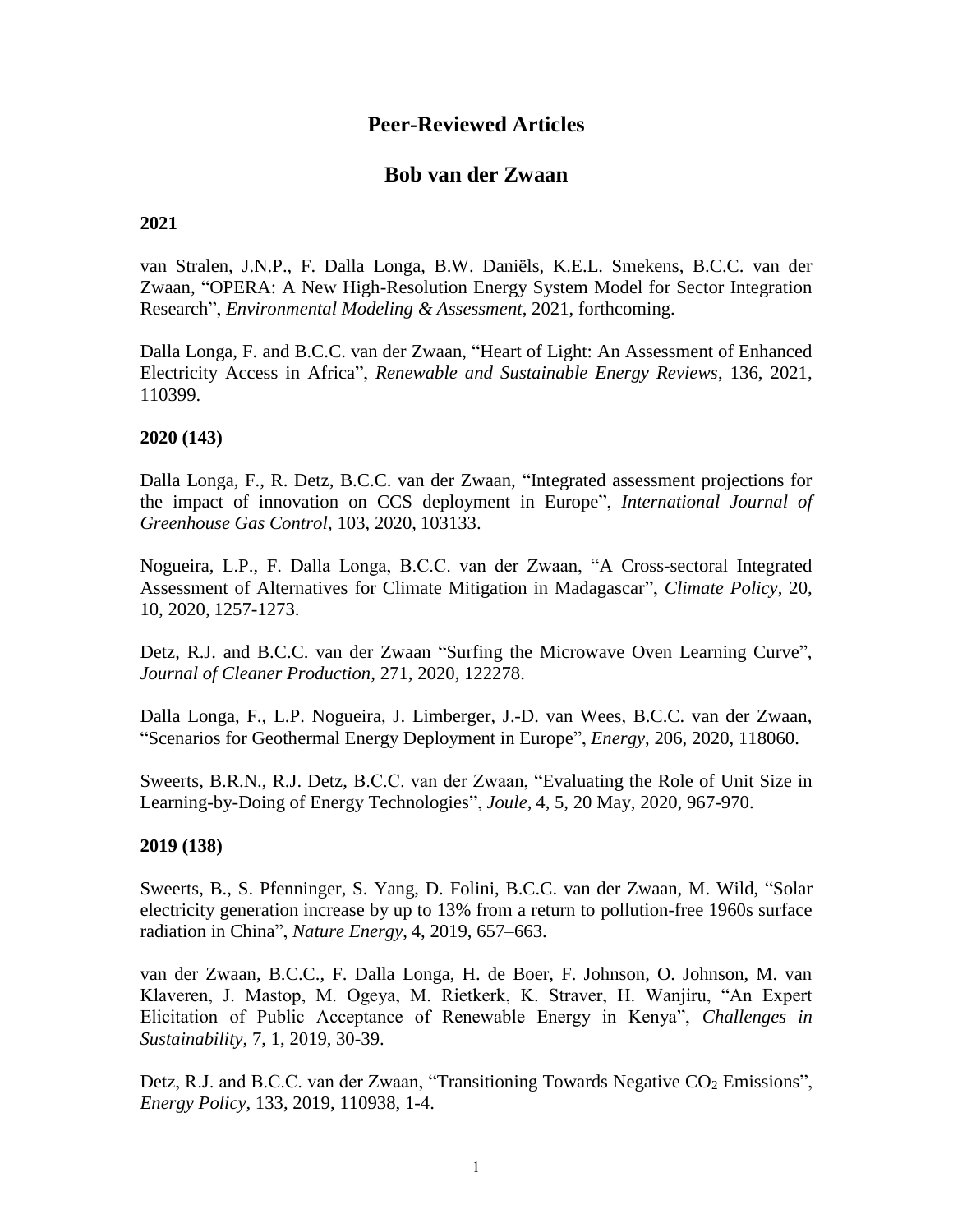Halstead, M., J. Donker, F. Dalla Longa, B.C.C. van der Zwaan, "The Importance of Fossil Fuel Divestment and Competitive Procurement for Financing Costs and Europe's Energy Transition", *Journal of Sustainable Finance and Investment*, 9, 4, 2019, 349-355.

van der Zwaan, B.C.C. and F. Dalla Longa, "Integrated Assessment Projections for Global Geothermal Energy Use", *Geothermics*, 82, 2019, 203-211.

Arango-Aramburo, S., Turner, S.W.D., Daenzer, K., Ríos-Ocampo, J.P., Hejazi, M.I., Kober, T., Álvarez-Espinosa, A.C., Romero-Otalora, G.D., van der Zwaan, B.C.C., "Climate impacts on hydropower in Colombia: a multi-model assessment of power sector adaptation pathways", *Energy Policy*, 128, 2019, 179-188.

Sweerts, B.R.N., F. Dalla Longa, B.C.C. van der Zwaan, "Financial de-risking to unlock Africa's renewable energy potential", *Renewable and Sustainable Energy Reviews*, 102, 2019, 75-82.

## **2018 (131)**

Dalla Longa, F., T. Strikkers, T. Kober, B.C.C. van der Zwaan, "Advancing Energy Access Modelling with Geographic Information System Data", *Environmental Modeling and Assessment*, 23, 6, 2018, 627-637.

Lucena, A.F.P., M. Hejazi, E. Vasquez-Arroyo, S. Turner, A.C. Köberle, K. Daenzer, P.R.R. Rochedo, T. Kober, Y. Cai, R.H. Beach, D. Gernaat, D.P. van Vuuren, B.C.C. van der Zwaan, "Interactions between climate change mitigation and adaptation: the case of hydropower in Brazil", *Energy*, 164, 2018, 1161-1177.

Detz, R.J., J.N.H. Reek, B.C.C. van der Zwaan, "The Future of Solar Fuels: When could they become competitive?", *Energy & Environmental Science*, 11, 2018, 1653-1669.

van Sluisveld, M.A.E., M.J.H.M. Harmsen, D.P. van Vuuren, V. Bosetti, C. Wilson, B.C.C. van der Zwaan, "Comparing future patterns of energy system change in 2 °C scenarios to expert projections", *Global Environmental Change*, 50, 2018, 201–211.

van der Zwaan, B.C.C., T. Kober, F. Dalla Longa, A.J. van der Laan, G.J. Kramer, "An Integrated Assessment of Pathways for Low-Carbon Development in Africa", *Energy Policy*, 117, 2018, 387-395.

van der Zwaan, B.C.C., A. Boccalon, F. Dalla Longa, "Prospects for Hydropower in Ethiopia: An Energy-Water Nexus Analysis", *Energy Strategy Reviews*, 19, 2018, 19-30.

**2017 (125)**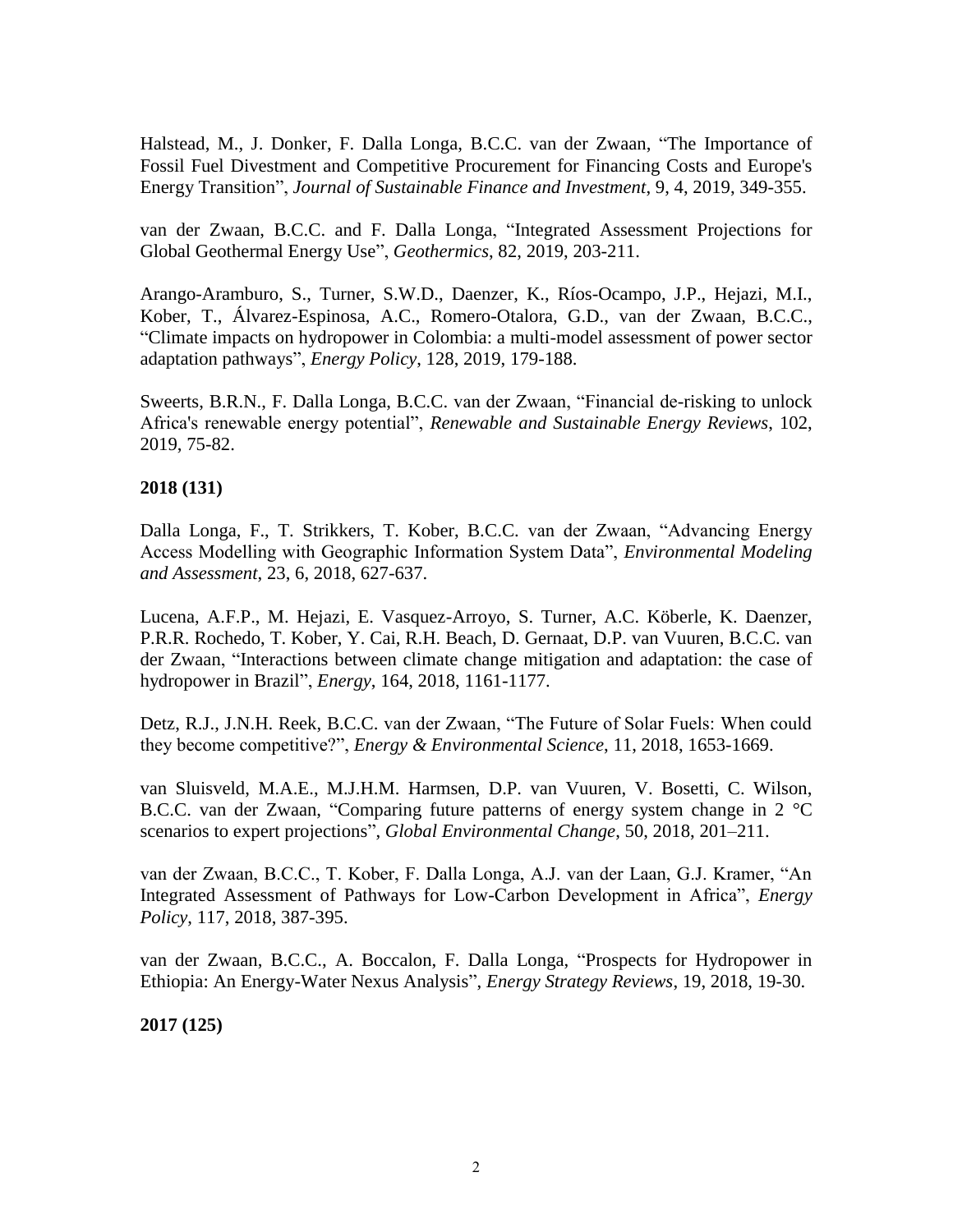van der Roest, E., M. van der Spek, A. Ramirez, B.C.C. van der Zwaan, G. Rothenberg, "Converting waste toilet paper to electricity: A first-stage techno-economic feasibility study", *Energy Technology*, 5, 2017, 2189-2197.

Dalla Longa, F., B.C.C. van der Zwaan, "Do Kenya's Climate Change Mitigation Ambitions Necessitate Large-Scale Renewable Energy Deployment?", *Renewable Energy*, 113, 2017, 1559-1568.

Arias-Gaviria, J., B.C.C. van der Zwaan, T. Kober, S. Arango-Aramburo, "The Prospects for Small Hydropower in Colombia", *Renewable Energy*, 107, 2017, 204-214.

Fukui, R., C. Greenfield, K. Pogue, B.C.C. van der Zwaan, "Experience Curve for Natural Gas Production by Hydraulic Fracturing", *Energy Policy*, 105, 2017, 263-268.

## **2016 (121)**

van der Zwaan, B.C.C. and R. Gerlagh, "Offshore CCS and Ocean Acidification: A Global Long-Term Probabilistic Cost-Benefit Analysis of Climate Change Mitigation", *Climatic Change*, 137, 2016, 157-170.

van der Zwaan, B.C.C., K. Calvin, L. Clarke (Guest Editors), "Climate Mitigation in Latin America: implications for energy and land use", Preface to the Special Issue on the findings of the CLIMACAP-LAMP project, *Energy Economics*, 56, 2016, 495-498.

Clarke, L., J. McFarland, C. Octaviano, B. van Ruijven, R. Beach, K. Daenzer, S. Hernandez, A.F.P. Lucena, A. Kitous, M. Labriet, A. Maria Loboguerrero Rodriguez, A. Mundra, B.C.C. van der Zwaan, "Long-Term Abatement Potential and Current Policy Trajectories in Latin American Countries", *Energy Economics*, 56, 2016, 513-525.

Kober, T., J. Falzon, B. van der Zwaan, K. Calvin, A. Kanudia, A. Kitous, M. Labriet, "A Multi-Model Study of Energy Supply Investments in Latin America under Climate Control Policy Energy Economics", *Energy Economics*, 56, 2016, 543-551.

van der Zwaan, B.C.C., T. Kober, S. Calderon, L. Clarke, K. Daenzer, A. Kitous, M. Labriet, A.F.P. Lucena, C. Octaviano, N. Di Sbroiavacca, "Energy Technology Roll-Out for Climate Change Mitigation: A Multi-Model Study for Latin America", *Energy Economics*, 56, 2016, 526-542.

Veysey, J., C. Octaviano, K. Calvin, S. Herreras Martinez, A. Kitous, J. McFarland, B. van der Zwaan, "Pathways to Mexico's Climate Change Mitigation Targets: A Multi-Model Analysis", *Energy Economics*, 56, 2016, 587-599.

Jewell, J., V. Vinichenko, D. McCollum, N. Bauer, K. Riahi, T. Aboumahboub, O. Fricko, M. Harmsen, T. Kober, V. Krey, G. Marangoni, M. Tavoni, D.P. van Vuuren, B. van der Zwaan, A. Cherp, "Energy Independence and Climate Change Mitigation", *Nature Energy*, 16073, 1, 6 June 2016, 1-9.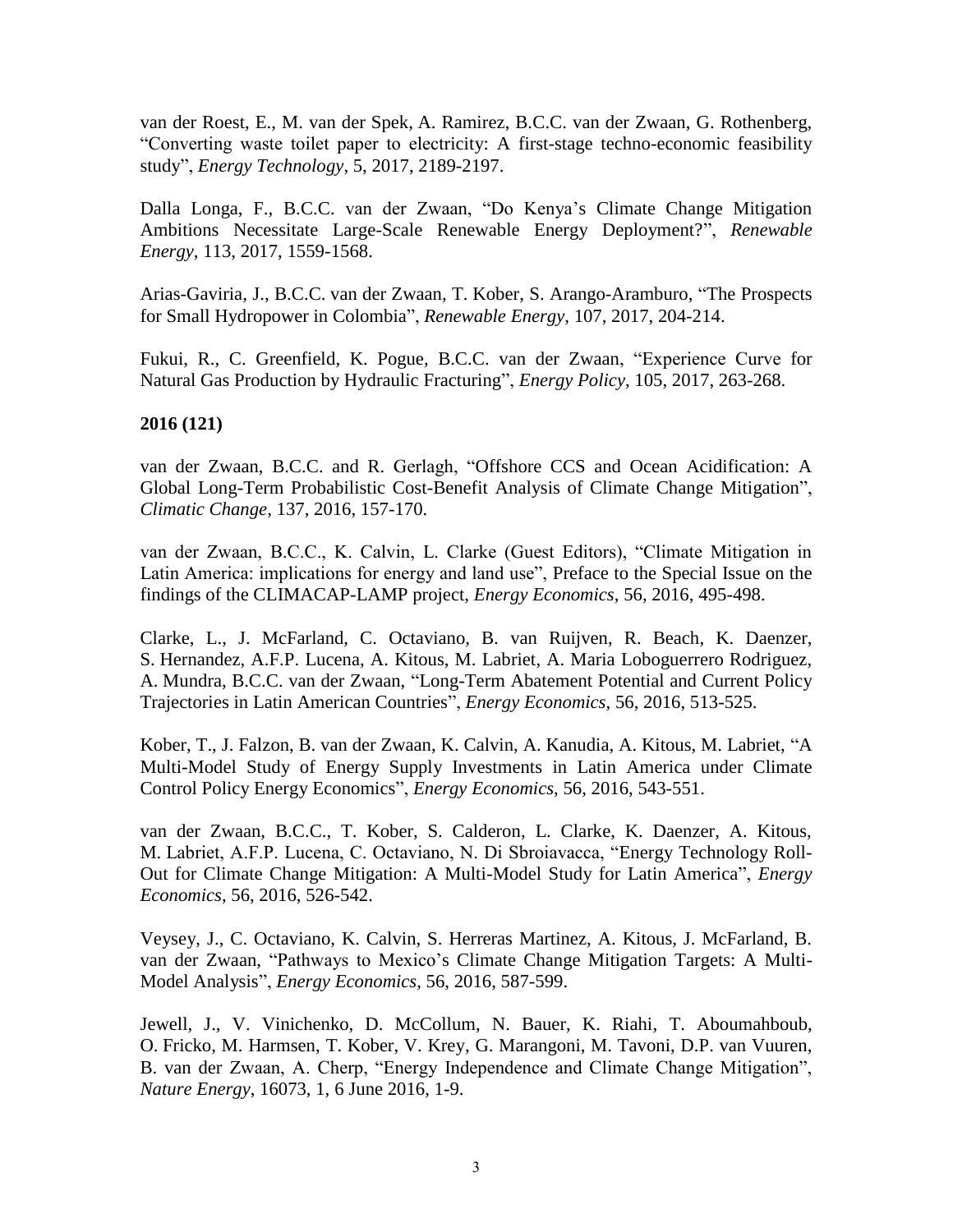## **2015 (114)**

van Sluisveld, M.A.E., J.H.M. Harmsen, N. Bauer, D. McCollum, K. Riahi, M. Tavoni, D.P. van Vuuren, C. Wilson, B. van der Zwaan, "Comparing future patterns of energy system change in 2°C scenarios with historically observed rates of change", *Global Environmental Change*, 35, 2015, 436-449.

Lucas, P.L., J. Nielsen, K. Calvin, D. McCollum, G. Marangoni, J. Strefler, B. van der Zwaan, D.P. van Vuuren, "Future energy system challenges for Africa: insights from Integrated Assessment Models", *Energy Policy*, 86, 2015, 705-717.

Cameron, L., B.C.C. van der Zwaan, "Employment Factors for Wind and Solar Energy Technologies: a Literature Review", *Renewable and Sustainable Energy Reviews*, 45, 2015, 160-172.

Tavoni, M., E. Kriegler, K. Riahi, D. van Vuuren, T. Aboumahboub, A. Bowen, K. Calvin, E. Campiglio, T. Kober, J. Jewell, G. Luderer, G. Marangoni, D. McCollum, M. van Sluisveld, A. Zimmer and B.C.C. van der Zwaan, "Post-2020 climate agreements in the major economies assessed in the light of global models", *Nature Climate Change*, 5, February 2015, 119-126.

### **2014 (110)**

Mikunda, T., T. Kober, H. de Coninck, M. Bazilian, H. Rösler, B.C.C. van der Zwaan, "Designing policy for deployment of CCS in industry", *Climate Policy*, 2014, 1-12.

Kober, T., B.C.C. van der Zwaan, H. Rösler, "Emission Certificate Trade and Costs under Regional Burden-Sharing Regimes for a 2˚C Climate Change Control Target", *Climate Change Economics*, 5, 1, 2014, 1-32.

Rösler, H., B.C.C. van der Zwaan, I.J. Keppo and J.J.C. Bruggink, "Electricity versus Hydrogen for Passenger Cars under Stringent Climate Change Control", *Sustainable Energy Technologies and Assessments*, 5, 2014, 106-118.

### **2013 (107)**

McCollum, D., Y. Nagai, K. Riahi, G. Marangoni, K. Calvin, R. Pietzcker, J. van Vliet, B.C.C. van der Zwaan, "Energy Investments under Climate Policy: A Comparison of Global Models", *Climate Change Economics*, 4, 4, 2013, 1-37.

Jewell, J., A. Cherp, V. Vinichenko, N. Bauer, T. Kober, D. McCollum, D.P. van Vuuren, B.C.C. van der Zwaan, "Energy Security of China, India, the E.U. and the U.S. under Long-Term Scenarios: Results from Six IAMs", *Climate Change Economics*, 4, 4, 2013, 1-33.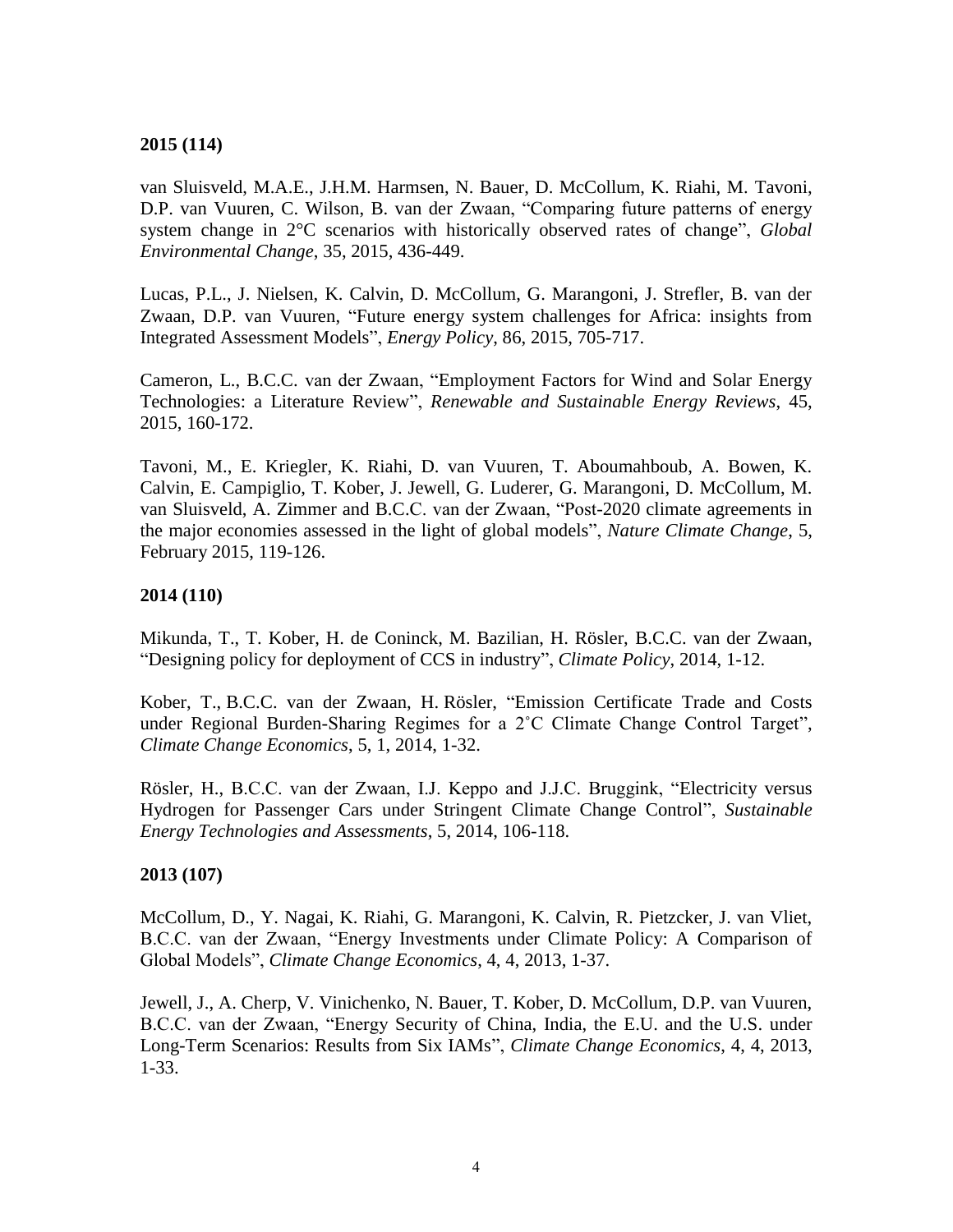van der Zwaan, B.C.C., H. Rösler, T. Kober, T. Aboumahboub, K.V. Calvin, D.E.H.J. Gernaat, G. Marangoni, D.L. McCollum, "A Cross-Model Comparison of Global Long-Term Technology Diffusion under a 2°C Climate Change Control Target", *Climate Change Economics*, 4, 4, 2013, 1-24.

Calvin, K., M. Wise, D. Klein, D. McCollum, M. Tavoni, B.C.C. van der Zwaan, D.P. van Vuuren, "A Multi-Model Analysis of the Regional and Sectoral Roles of Bioenergy in Near- and Long-Term CO<sup>2</sup> Emissions Reduction", *Climate Change Economics*, 4, 4, 2013, 1-32.

van der Zwaan, B.C.C., I.J. Keppo, F. Johnsson, "How to Decarbonize the Transport Sector?", *Energy Policy*, 61, 2013, 562-573.

van der Zwaan, B.C.C., L. Cameron, T. Kober, "Potential for Renewable Energy Jobs in the Middle East", *Energy Policy*, 60, 2013, 296-304.

van der Zwaan, B.C.C., "The Role of Nuclear Power in Mitigating Emissions from Electricity Generation", *Energy Strategy Reviews*, 1, 2013, 296-301.

## **2012 (100)**

Lackner, K.S., S.A. Brennan, J. Matter, A.-H. A. Park, A. Wright, B.C.C. van der Zwaan, "The Urgency of the Development of CO<sup>2</sup> Capture from Ambient Air", *Proceedings of the National Academy of Sciences*, August 14, 109, 33, 2012, 13156-13162.

Sauer, T. and B.C.C. van der Zwaan, "US Tactical Nuclear Weapons in Europe after NATO's Lisbon Summit: Why Their Withdrawal is Desirable and Feasible", *International Relations*, 26, 1, 2012, 78-100.

Rivera-Tinoco, R., K. Schoots and B.C.C. van der Zwaan, "Learning Curves for Solid Oxide Fuel Cells", *Energy Conversion and Management*, 57, 2012, 86-96.

van der Zwaan, B.C.C., R. Rivera-Tinoco, S. Lensink, P. van den Oosterkamp, "Cost Reductions for Offshore Wind Power: Exploring the Balance between Scaling, Learning and R&D", *Renewable Energy*, 41, 2012, 389-393.

Haurie, A., M. Tavoni and B.C.C. van der Zwaan, "Modeling Uncertainty and the Economics of Climate Change: Recommendations for Robust Energy Policy", Preface to Special Issue, *Environmental Modeling and Assessment*, 17, 1/2, 2012, 1-5.

Gerlagh, R. and B.C.C. van der Zwaan, "Evaluating Uncertain CO<sub>2</sub> Abatement over the Very Long Term", *Environmental Modeling and Assessment*, 17, 1/2, 2012, 137-148.

Keppo, I. and B.C.C. van der Zwaan, "The Impact of Uncertainty in Climate Targets and CO<sup>2</sup> Storage Availability on Long-Term Emissions Abatement", *Environmental Modeling and Assessment*, 17, 1/2, 2012, 177-191.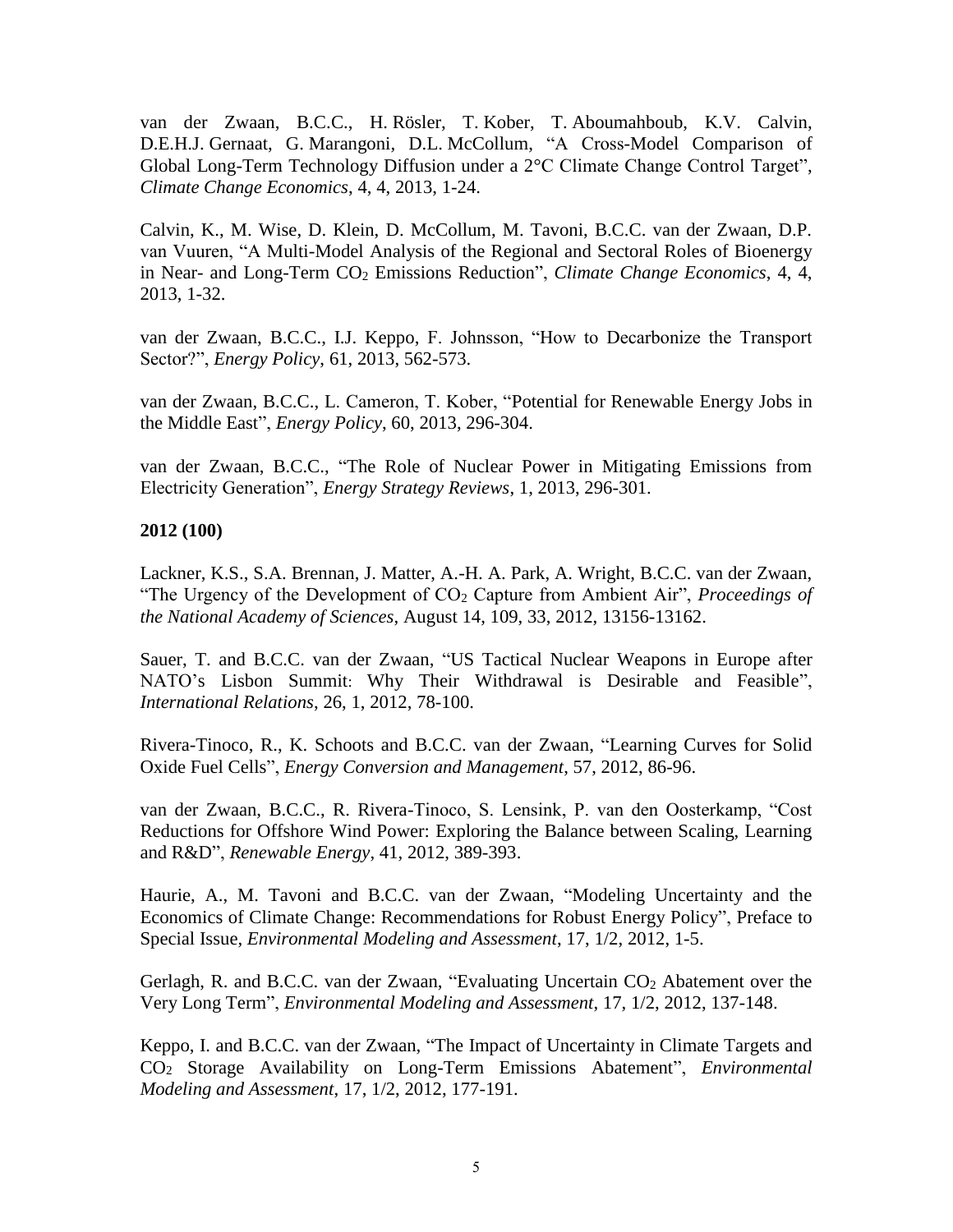### **2011 (93)**

Schoots, K., R. Rivera-Tinoco, G.P.J. Verbong and B.C.C. van der Zwaan, "Historical Variation in the Capital Costs of Natural Gas, Carbon Dioxide and Hydrogen Pipelines and Implications for Future Infrastructure", *International Journal of Greenhouse Gas Control*, 5, 2011, 1614-1623.

Tavoni, M. and B.C.C. van der Zwaan, "Nuclear versus Coal plus CCS: A Comparison of Two Competitive Base-load Climate Control Options", *Environmental Modeling and Assessment*, 16, 5, 2011, 431-440.

van der Zwaan, B.C.C., K. Schoots, R. Rivera-Tinoco and G.P.J. Verbong, "The Cost of Pipelining Climate Change Mitigation: an overview of the economics of  $CH_4$ ,  $CO_2$  and H<sup>2</sup> transportation", *Applied Energy*, 8, 2011, 3821-3831.

### **2010 (90)**

Bollen, J.C., S. Hers, B.C.C. van der Zwaan, "An Integrated Assessment of Climate Change, Air Pollution, and Energy Security Policy", *Energy Policy*, 38, 2010, 4021-4030.

Schoots, K., G.J. Kramer and B.C.C. van der Zwaan, "Technology Learning for Fuel Cells: an Assessment of Past and Potential Cost Reductions", *Energy Policy*, 38, 2010, 2887-2897.

### **2009 (88)**

Bosetti, V. and B.C.C. van der Zwaan, "Targets and Technologies for Climate Control", Guest Editorial, Special Issue "The Economics of Climate Change: Targets and Technologies", *Climatic Change*, 96, 3, 2009, 269-273.

Rabl, A. and B.C.C. van der Zwaan, "Cost-Benefit Analysis of Climate Change Dynamics: Uncertainties and the Value of Information", Special Issue "The Economics of Climate Change: Targets and Technologies", *Climatic Change*, 96, 3, 2009, 313-333.

Ferioli, F., K. Schoots and B.C.C. van der Zwaan, "Use and Limitations of Learning Curves for Energy Technology Policy: a Component-Learning Hypothesis", *Energy Policy*, 37, 2009, 2525-2535.

Bollen, J.C., B.C.C. van der Zwaan, C. Brink, H. Eerens, "Local Air Pollution and Global Climate Change: A Combined Cost-Benefit Analysis", *Resource and Energy Economics*, 31, 2009, 161-181.

Ferioli, F. and B.C.C. van der Zwaan, "Learning in Times of Change: a Dynamic Explanation for Technological Progress", *Environmental Science and Technology*, 43, 11, 2009, 4002-4008.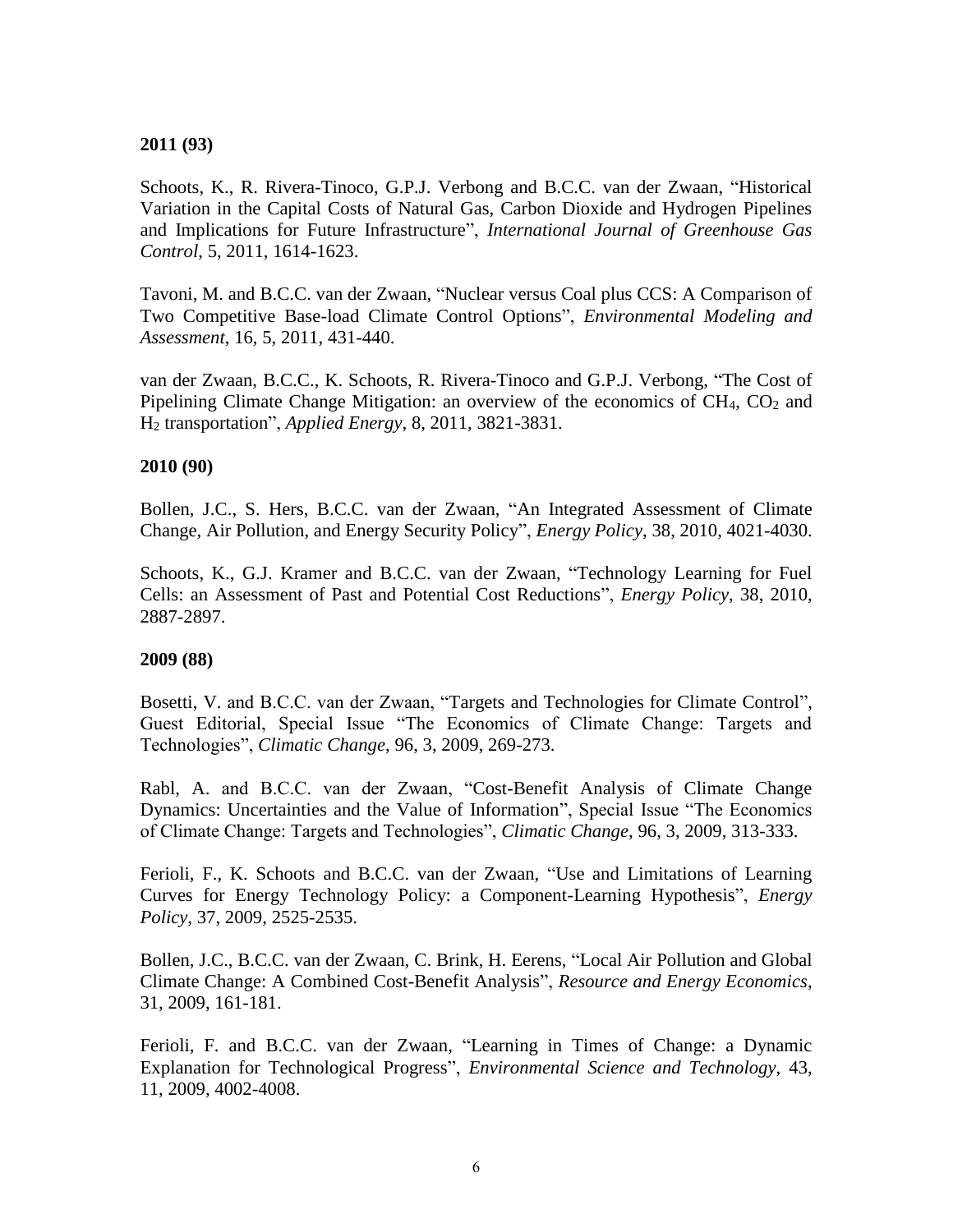van der Zwaan, B.C.C. and R. Gerlagh, "Economics of Geological CO<sup>2</sup> Storage and Leakage", *Climatic Change*, 93, 3/4, 2009, 285-309.

Ferioli, F., K. Schoots and B.C.C. van der Zwaan, "Component-Learning for Energy Technologies: the Case of Hydrogen Production", *International Journal of Innovation and Learning*, 6, 6, 2009, 625-640.

van der Zwaan, B.C.C. and K. Smekens, "CO<sub>2</sub> Capture and Storage with Leakage in an Energy-Climate Model", *Environmental Modeling and Assessment*, 14, 2009, 135-148.

### **2008 (80)**

van der Zwaan, B.C.C., "Prospects for Nuclear Energy in Europe", *International Journal of Global Energy Issues*, 30, 1/2/3/4, 2008, 102-121.

Schoots, K., F. Ferioli, G.J. Kramer and B.C.C. van der Zwaan, "Learning Curves for Hydrogen Production Technology: an Assessment of Observed Cost Reductions", *International Journal of Hydrogen Energy*, 33, 11, 2008, 2630-2645.

## **2006 (78)**

Sagar, A. and B.C.C. van der Zwaan, "Technological Innovation in the Energy Sector: R&D, Deployment, and Learning-by-Doing", *Energy Policy*, 34, 17, 2006, 2601-2608.

Gerlagh, R. and B.C.C. van der Zwaan, "Options and Instruments for a Deep Cut in  $CO<sub>2</sub>$ Emissions: Carbon Capture or Renewables, Taxes or Subsidies?", *The Energy Journal*, 27, 3, 2006, 25-48.

Smekens, K. and B.C.C. van der Zwaan, "Atmospheric and Geological  $CO<sub>2</sub>$  Damage Costs in Energy Scenarios", *Environmental Science and Policy*, 9, 2006, 217-227.

van der Zwaan, B.C.C. and R. Gerlagh, "Climate Sensitivity Uncertainty and the Necessity to Transform Global Energy Supply", *Energy*, 31, 2006, 2571-2587.

### **2005 (74)**

van der Zwaan, B.C.C., "Will coal depart or will it continue to dominate global power production during the 21<sup>st</sup> century?", *Climate Policy*, 5, 4, 2005, 445-453.

Bunn, M., S. Fetter, J.P. Holdren and B.C.C. van der Zwaan, "The Economics of Reprocessing vs. Direct Disposal of Spent Nuclear Fuel", *Nuclear Technology*, 150, June, 2005, 209-230.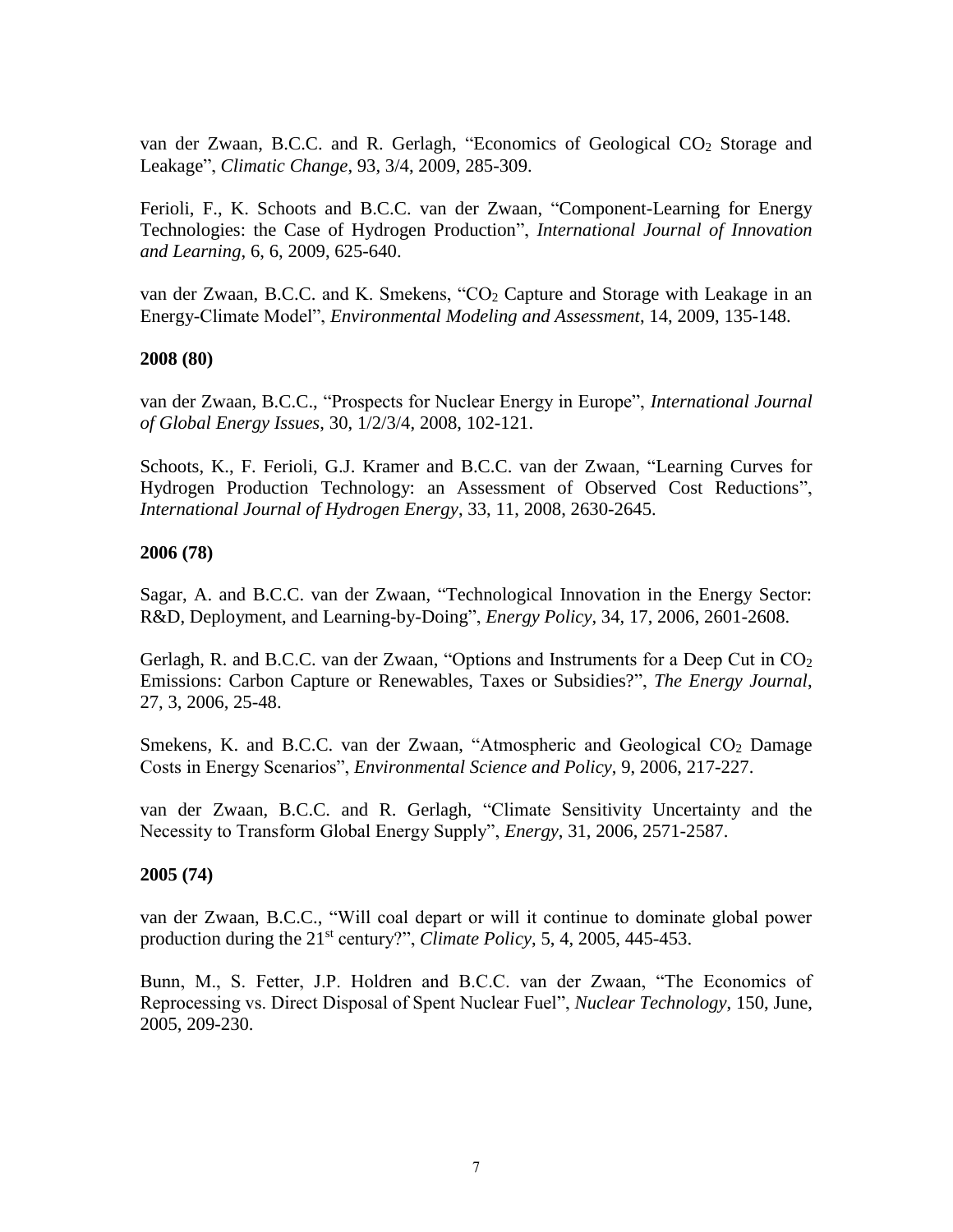Rabl, A., J.V. Spadaro and B.C.C. van der Zwaan, "Uncertainty of Air Pollution Cost Estimates: to what extent does it matter?", *Environmental Science and Technology*, 39, 2, 2005, 399-408.

## **2004 (71)**

van der Zwaan, B.C.C., "Nuclear power and global climate change: security concerns of Asian developing countries", *Resources, Energy and Development*, 1, 2004, 1-18.

Gerlagh, R. and B.C.C. van der Zwaan, "A sensitivity analysis of timing and costs of greenhouse gas emission reductions under learning effects and niche markets", *Climatic Change*, 65, 2004, 39-71.

Gerlagh, R., B.C.C. van der Zwaan, M.W. Hofkes, and G. Klaassen, 'Impacts of CO<sub>2</sub>taxes in an economy with niche markets and learning-by-doing', *Environmental and Resource Economics*, 28, 2004, 367-394.

van der Zwaan, B.C.C. and A. Seebregts, "Endogenous Learning in Climate-Energy-Economic Models: An Inventory of Key Uncertainties", *International Journal of Energy Technology and Policy*, 2, 1/2, 2004, 130-141.

van der Zwaan, B.C.C. and A. Rabl, "The learning potential of photovoltaics: implications for energy policy", *Energy Policy*, 32, 13, 2004, 1545-1554.

### **2003 (66)**

Rothwell, G. and B.C.C. van der Zwaan, "Are light water reactor systems sustainable?", *The Journal of Energy and Development*, 29, 1, 2003, 65-79.

van der Zwaan, B.C.C. and A. Rabl, "Prospects for PV: a learning curve analysis", *Solar Energy*, 74, 1, 2003, 19-31.

Laroui, F. and B.C.C. van der Zwaan, "Environment and Multidisciplinarity, three examples of avoidable confusion", *Integrated Assessment*, 3, 4, 2003, 360-369.

Gerlagh, R. and B.C.C. van der Zwaan, "Gross world product and consumption in a global warming model with endogenous technological change", *Resource and Energy Economics*, 25, 2003, 35-57.

Carraro, C., R. Gerlagh and B.C.C. van der Zwaan, Special Edition Guest Editors, "Endogenous technical change in environmental macroeconomics", *Resource and Energy Economics*, 25, 2003, 1-10.

**2002 (61)**